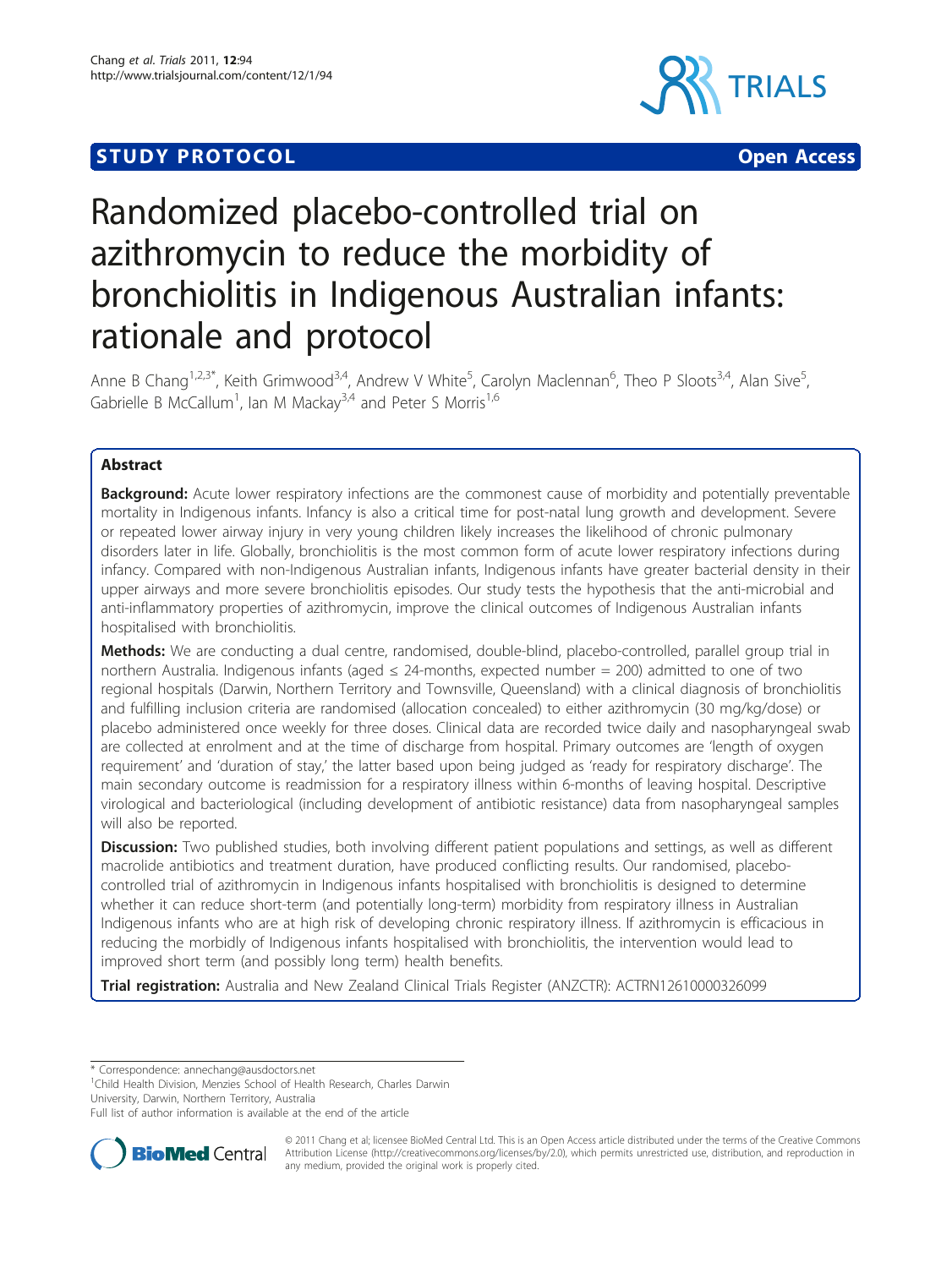#### Background

Worldwide, bronchiolitis is the most common acute lower respiratory tract infection (ALRI) in infants[\[1](#page-6-0)-[3](#page-7-0)]. In the Northern Territory (NT, Australia), ALRIs are the most frequent reason for hospitalisation of young children (aged <5-years). ALRIs are also the commonest cause of preventable deaths in Indigenous infants (5 times that of non-Indigenous)[\[4](#page-7-0)]. Of ALRIs, bronchiolitis (with or without pneumonia) is the most frequent reason for hospital admission in NT Indigenous infants aged under 12-months[\[5](#page-7-0)]. Despite this heavy burden of bronchiolitis in Indigenous infants, currently no prospective studies have been published. Our retrospective review of 101 infants hospitalised with bronchiolitis at the Royal Darwin Hospital (Darwin, Northern Territory) found that 33.7% of Indigenous infants were readmitted within six-months of discharge from hospital[[6\]](#page-7-0). As most were retrieved from remote communities, the impact of the illness, its costs and social dislocation were likely to have been substantial.

Recurrent ALRIs are independently associated with the development of bronchiectasis[[7\]](#page-7-0) and reduced pulmonary function later in life[[8](#page-7-0)]. Low birth weight and pre-existing small lungs are important determinants of future lung function, but there is increasing evidence that events in early life are at least equally important determinants of adult pulmonary dysfunction[\[8](#page-7-0)-[10\]](#page-7-0). The first few years of life are the most critical period[[11\]](#page-7-0). Thus events such as severe ALRIs during this critical period are likely to have long term effects.

Australia-wide, hospitalisation rates of respiratory disorders among Indigenous Australians are second only to those for renal dialysis[[12\]](#page-7-0). Furthermore, we have previously documented that the severity of the hospitalised ALRI episode, as determined by oxygen requirement and duration of hospitalisation, was an independent risk factor for subsequent bronchiectasis[\[7\]](#page-7-0). In the Northern Territory (NT), bronchiectasis affects one in every 68 Indigenous children, far exceeding that of cystic fibrosis (CF) in non-Indigenous Australian children (1 in 2857) [[13,14\]](#page-7-0). Thus, any intervention that reduces bronchiolitis severity and/or risk of readmission for respiratory illness in Indigenous infants may have both short term and potential long term benefits in our setting.

Bronchiolitis is characterised by extensive inflammation of the airways accompanied by increased mucous production and necrosis of airway epithelial cells. In paediatrics, bronchiolitis is a clinical diagnosis characterised by tachypnoea, wheeze and/or crepitations in infants following a preceding upper respiratory illness [[1\]](#page-6-0). It is primarily caused by infection of the respiratory epithelial cells by a variety of viruses, especially respiratory syncytial virus (RSV). Other viruses (adenovirus, influenza, parainfluenza, human metapneumovirus, rhinovirus) are also implicated and increasingly new viruses are being detected in association with this illness [[15\]](#page-7-0). In addition, Mycoplasma pneumoniae and Chlamydia species are recognised increasingly as important contributors to the development of chronic lung disease and altered lung maturation[\[16-19](#page-7-0)]. New treatable bacteria such as Simkania negevensis (a Chlamydia-like microbe) has been found in Canadian Inuit infants with bronchiolitis[\[20\]](#page-7-0). There are no published data on the nature or diversity of respiratory pathogens associated with bronchiolitis in Indigenous Australians infants.

Typically anti-microbials are not recommended in the routine management of bronchiolitis[[1,](#page-6-0)[21\]](#page-7-0). While there are two RCTs on macrolides for bronchiolitis, the single available RCT on a non-macrolide anti-microbial was a negative study[[22\]](#page-7-0). However in our setting, there are several reasons why anti-microbials may reduce the morbidity of hospitalised Indigenous infants with bronchiolitis. Colonisation of nasopharynx with bacteria is a known risk factor for childhood pneumonia[\[23\]](#page-7-0). Indigenous infants not only have colonised nasopharynx very early in life (as early as aged 2-weeks), but the colonisation is also dense with common respiratory bacterial pathogens, notably Streptococcus pneumoniae, Haemophilus infleunzae and Moraxella catarrhalis[[24\]](#page-7-0). Repeated micro-aspiration of nasopharyngeal secretions heavily laden with pathogenic bacteria during ALRI may overwhelm already compromised pulmonary defences, increasing the risk of a secondary pneumonia or other lower airway infection. Indeed, Indigenous infants are more likely to receive antibiotics for an episode of pneumonia diagnosed during an admission for bronchiolitis than non-Indigenous infants nursed in the same paediatric unit[\[6](#page-7-0)].

Macrolides are a class of antibiotics containing a macrocyclic lactone ring with excellent tissue penetration and antimicrobial activity against a broad range of gram positive and gram negative bacteria, including intracellular pathogens such as *Chlamydia*. Those with a 14- or 15-membered lactone ring also have several non-antimicrobial properties that have been studied extensively *in-vitro* and in experimental models and, to a lesser extent, in humans[[25](#page-7-0)]. One of these effects is modulation of the immune response. The immune modulating properties of macrolides make them attractive candidates for treating inflammatory airways diseases. The two published[\[26,27](#page-7-0)] placebo-controlled RCTs on macrolides for RSV-bronchiolitis reported contradictory results. In a small Turkish study of 21 hospitalised infants with moderate to severe bronchiolitis, 3-weeks of daily clarithromycin significantly reduced severity of illness (oxygen use, hospital stay) and risk of hospital readmission for respiratory illness during the next 6 months[[26\]](#page-7-0). However in another larger study involving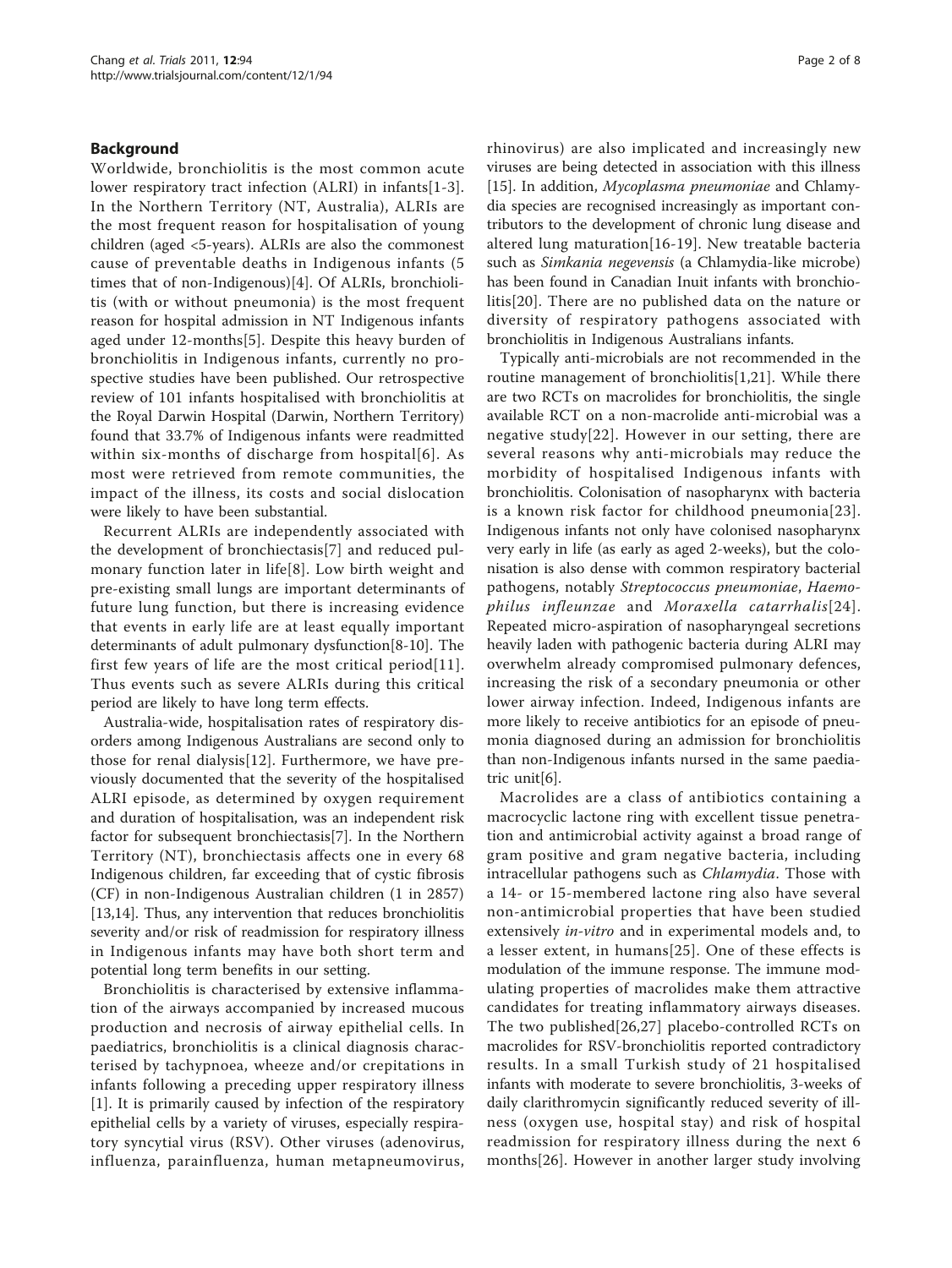71 infants from the Netherlands, 3-days of azithromycin was not efficacious in infants hospitalised with bronchiolitis[[27\]](#page-7-0). The difference in outcomes seen in the two trials may be related to the dose or length of treatment, chance, or heterogeneity of the study populations. Infants in Turkey are more likely to have concomitant bacterial infection compared to an affluent European group and moreover in Turkey, post-infectious childhood bronchiectasis remains an important health problem[[28\]](#page-7-0). The populations also differed in age. The European study included infants up to 24-months of age, whereas the Turkish study involved only infants aged <7-months[[26](#page-7-0),[27](#page-7-0)]. Clearly, a well designed RCT on the efficacy of macrolides to reduce the burden of bronchiolitis in a population at high risk of acute and chronic respiratory disease would be beneficial.

## Aims of the study

Our primary research question is: Amongst hospitalised Indigenous infants with bronchiolitis, does azithromycin (compared to placebo) improve clinical outcomes (length of stay in hospital and duration of oxygen supplementation)? Our primary hypothesis is that: The anti-microbial and anti-inflammatory properties of the macrolide, azithromycin, will improve the clinical

outcomes of Indigenous infants hospitalised with bronchiolitis.

Our secondary aims are:

2. To determine the effect of azithromycin on readmissions into hospital within 6 months of treatment;

3. To assess the short-term impact of azithromycin on macrolide resistance patterns of respiratory bacterial pathogens in the nasopharynx; and

4. To describe the point prevalence and diversity of respiratory viruses, Mycoplasma pneumoniae and Chlamydia species using sensitive molecular diagnostic techniques.

## Methods

#### Study design

We are conducting a parallel group, double-blind placebo RCT (with concealed allocation) to assess the impact of additional treatment with azithromycin in Indigenous infants admitted to two regional hospitals (Darwin, Northern Territory and Townsville, Queensland) with bronchiolitis. Our study plan is summarised in Figure 1.

## **Eligibility**

The inclusion criteria are:

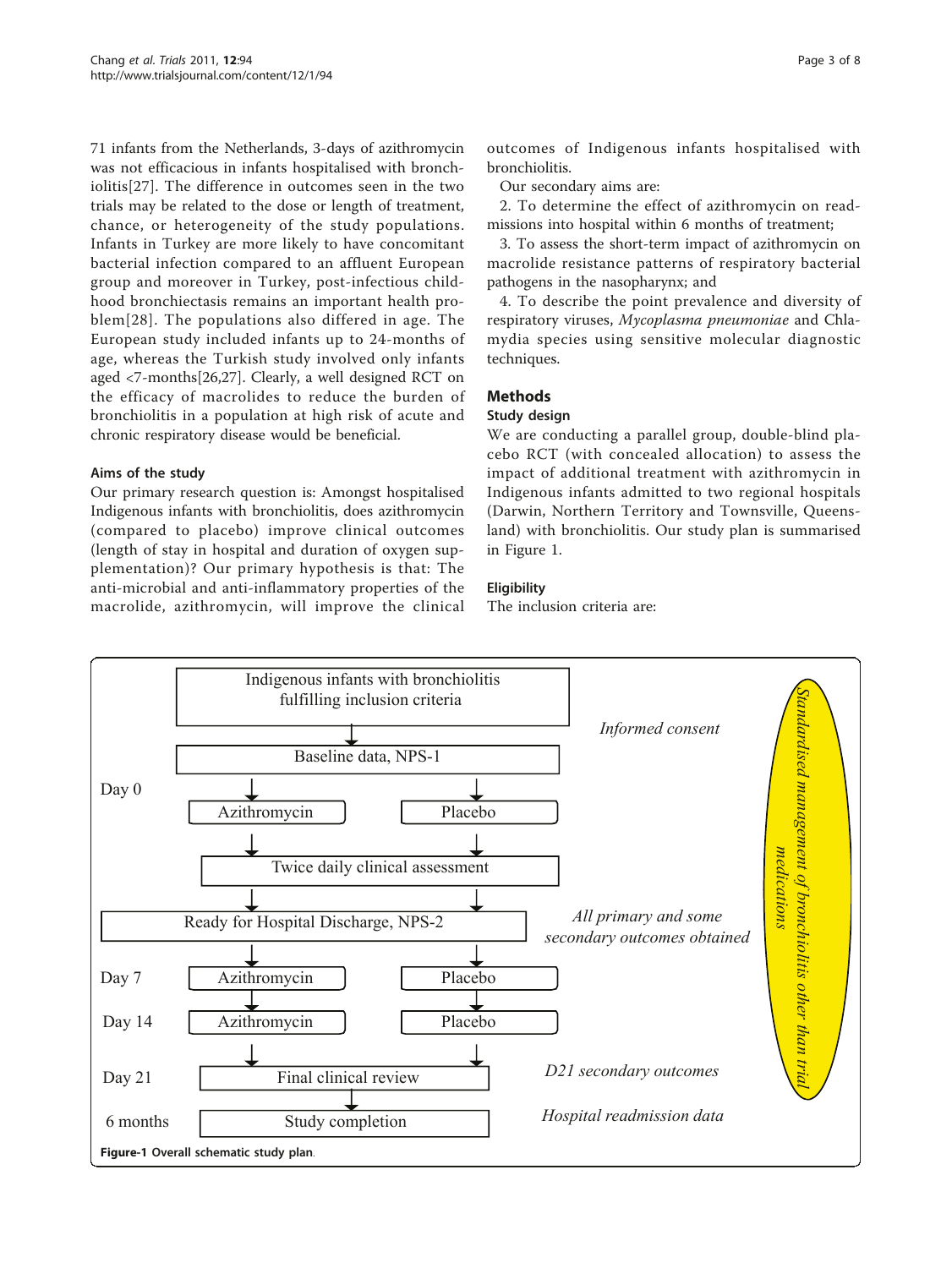1. Indigenous infants (aged  $\leq$  24-months) admitted to one of our hospitals (Darwin and Townsville) with a clinical diagnosis of bronchiolitis. In the absence of an international standardised diagnosis of bronchiolitis, [[29,30\]](#page-7-0) the accepted Australian clinical diagnosis is used (tachypnoea (respiratory rate ≥60/min in infants aged <2-months, ≥50/min if 2-12 months, and >40/min if 13- 24 months), with wheeze or crackles);[[31](#page-7-0),[32](#page-7-0)] and

2. Recruited and consented within 24-hours of presentation to the hospital for the illness.

Exclusion criteria: admission into intensive care, macrolide therapy contraindicated (e.g. liver dysfunction, hypersensitivity), presence of diarrhoea (stools of increased watery consistency and more than two stools above usual stooling frequency), received macrolides (in last 7-days), or clinical and radiological features consistent with a primary diagnosis of pneumonia,[[33\]](#page-7-0) at time of randomisation.

#### Recruitment

At each site, the site-specific study nurse visits the wards twice daily to screen all newly admitted infants. A standardised collection form is used to collect clinical data (see below) and hospital outcomes associated with the bronchiolitis episode. All infants are managed according to a standardised protocol. This has been used at the Royal Darwin Hospital since 2008. The protocol outlines when supplementary oxygen is prescribed  $(Sp0<sub>2</sub>< 94%)$  and reduced, and when nasogastric feeds or intravenous fluids are used. Enrolled infants may receive additional therapies (other than macrolides) at the discretion of the attending paediatrician.

#### Intervention and follow up

If eligibility is fulfilled and after informed consent has been obtained, the infant is randomised to receive either a single, oral liquid dose of azithromycin syrup (30 mg per kg) or an equivalent volume of placebo. Medication is given within 24-hours of hospitalisation. Infants randomised to the intervention arm of the study will receive additional treatment doses of azithromycin syrup (30 mg per kg) on day-7 and day-14. Those randomised to the control arm receive an equivalent volume of the placebo syrup. The later doses will be either supervised by study nurses or administered by families with phone support on the day the medication is due. Final clinical follow up will occur in the local health clinic on day-21 (or closest available date from day 20 to 24).

#### Randomisation, allocation and blinding

The randomisation sequence was computer generated and used permutated blocks (4 or 6 participants per block). The allocation sequence is concealed at all times throughout the study. The computer generation and allocation were performed by a statistician, external to the study team. Upon enrolment, an infant is assigned to the next number on the appropriate stratified list. Each unique number is assigned to one of the eight treatment alphabets (see below). Treatment groups are stratified by age ( $\leq 6$  or >6 months), site (Darwin or Townsville) and requirement (yes or no) for oxygen at point of randomisation. The importance of excluding older children and stratifying at the 6 month age group is well described[[30,34](#page-7-0)]. A placebo medication ensures that all children, carers, researchers, hospital staff, and clinic staff are blinded to treatment group until analyses of the data.

The placebo medication has been specifically manufactured by the Institute of Drug Technology (IDT) Australia Limited (Melbourne, Vic) which has a similar taste and colour to azithromycin. The azithromycin medications were repackaged by IDT. Thus both the azithromycin and placebo are in identical opaque bottles and sealed with an aluminium foil. For both, equal volumes of water are added using a syringe and needle by punching the seal.

Eight alphabets (N, O, P, Q, R, S, T, U) were used for the bottles of azithromycin and placebo medications (4 alphabets each). We used multiple alphabets rather than sequential numbers on the bottles to allow storage of extra bottles of trial medications in clinics for the day-7 and day-14 doses. This was necessary in the context of our study setting (children mainly from remote Indigenous communities), to enhance availability and administration of trial medications once the child has been discharged from the hospital.

#### Data collection

All data are recorded on standardised forms. Demographic information (age, gender, region, birth details, smoke exposure, breast feeding, household size, etc) and medical history are obtained from the primary caregiver and the medical charts. The primary and secondary outcome measures (see below) are monitored twice daily until the hospital admission's end-point is reached (ready for respiratory discharge, defined as >16-hours without supplemental oxygen and infant is feeding well). Clinical assessment data include oxygen requirement and level, physiological measurements for clinical severity score (respiratory rate, accessory muscle use, degree of wheeze),[[27\]](#page-7-0) other physiological measurement (temperature, heart rate), requirement and duration of other therapies required (intravenous fluids, nutritional support, antibiotics), ear examination findings (signs of suppuration) and subsequent pneumonia (diagnosed by the independent treating 'blinded' paediatrician). In addition, the results of routine investigations (full blood count and chest radiographic findings) are recorded. On day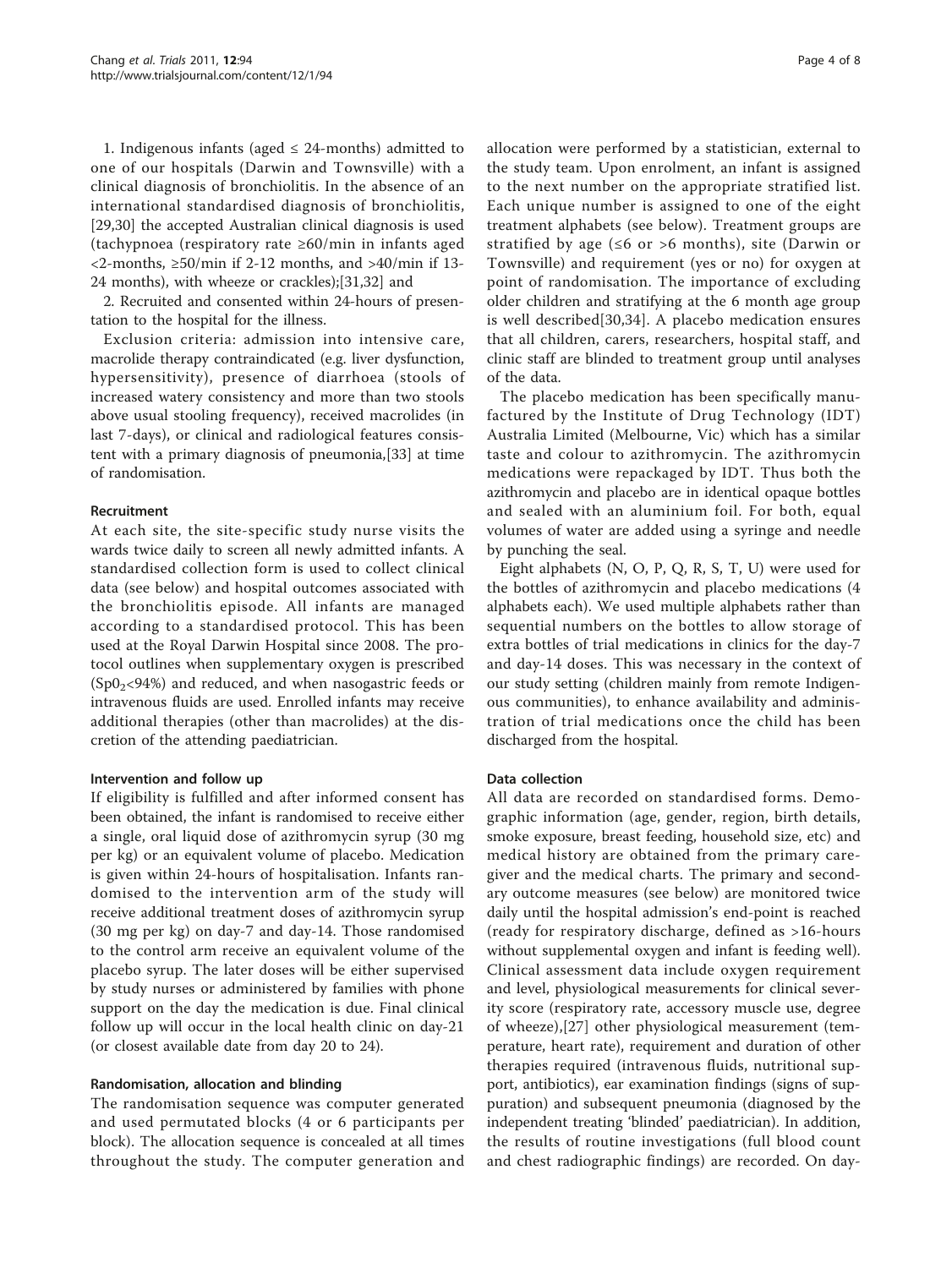21, the presence of cough, wheeze and auscultatory abnormality on clinical review are documented. Adverse effects (vomiting, diarrhoea, rash) are also documented.

#### Specimen collection

A single nasopharyngeal swab (NPS) specimen for respiratory virus and other potentially important respiratory pathogen (M. pneumoniae, Chlamydia spp) testing is collected from each subject at enrolment. In addition, NPS is repeated before hospital discharge for bacterial culture and antibiotic susceptibility testing, as per our laboratory research protocol (see below)[[35,36\]](#page-7-0).

## Laboratory methods

## Bacteriology of NPS

Culturing, identifying and serotyping common respiratory bacteria from NPS is an established technique in our laboratory at Menzies in Darwin[[35\]](#page-7-0). Swabs are stored in SMGGB at -80°C before being batch processed for typical respiratory bacterial pathogens, notably H influenzae and non-typeable H influenzae, M. catarrhalis and S. pneumoniae. Batches of swabs are thawed and 10 μL aliquots cultured overnight on selective media at  $37^{\circ}$ C in 5% CO<sub>2</sub>. Growth of S. pneumoniae, H. influenzae and M. catarrhalis is recorded and confirmed. Four isolates each of S. pneumoniae and H. influenzae and two isolates of M. catarrhalis per positive swab are tested for anti-microbial resistance and stored[[35,37\]](#page-7-0). S. pneumoniae isolates are serotyped using the Quellung method (antisera from Statens Serum Institute, Denmark).

In addition to routine susceptibility testing using the calibrated dichotomous susceptibility (CDS) disc diffusion method, azithromycin minimum inhibitory concentration (MIC) will be determined using Etest (AB Biodisk, Sweden) if the azithromycin disc annulus is less than 6 mm. For S. pneumoniae, the penicillin MIC is determined for penicillin non-susceptible isolates (oxacillin and/or penicillin disc annulus  $\lt 6$  mm) and for H. influenzae, the ampicillin MIC is determined for isolates if the ampicillin disc annulus is less than 6 mm. Interpretive criteria (CSLI breakpoints) used for S. pneumoniae are penicillin non-susceptible MIC >  $0.12 \mu g/mL$ , azithromycin resistant MIC  $\geq$  2 µg/mL, and for *H. influ*enzae, ampicillin resistant MIC  $\geq$  4  $\mu$ g/mL, azithromycin resistant MIC > 4 μg/mL. Beta-lactamase activity will be determined for H. influenzae and M. catarrhalis isolates. Assessment for viruses and atypical bacteria

Our previous methods will be utilised[[15,38,39\]](#page-7-0). NPS are frozen at -80°C. Upon thawing nucleic acids will be extracted from 0.2 ml of each NPS specimen using the High Pure Viral Nucleic Acid kit (Roche Diagnostics, Australia), according to the manufacturer's instructions. Mono-specific PCR and reverse transcriptase PCR (RT- PCR) method will be used to detect Mycoplasma pneumoniae, coronaviruses, bocavirus and human metapneumovirus (hMPV), whereas multiplex PCR and RT-PCR was used to detect adenovirus, parainfluenza (1, 2 3), influenza (A and B), and respiratory syncytial virus (RSV). All these methods have been previously validated in our viral laboratory at the Royal Children's Hospital, Brisbane.

## End point

Participation is complete when day-21 outcomes have been obtained. Other exit points are: intolerance to the trial medications requiring withdrawal from study (as deemed by the treating paediatrician who is not directly connected to the study team).

## Outcome measures

#### Primary outcomes

(i) Length of stay (LOS) for respiratory illness in hospital- defined as time from admission to time 'ready for discharge' for respiratory care. 'Ready for discharge' means normoxic (Sp0<sub>2</sub> consistently >94% in air for >16hrs) and feeding adequately; and (ii) Duration of supplemental oxygen required. 'Ready for discharge' for respiratory care differs from length of hospitalisation as discharge from hospital may be delayed because of social or transport factors especially in children from remote communities.

#### Secondary clinical outcomes

The major secondary outcome is readmission for respiratory illness (within 6-months of discharge from hospital). Minor outcomes during hospitalisation: clinical severity score,[[27\]](#page-7-0) additional use of antibiotics, and episodes of suppurative otitis media and development of pneumonia. The Day-21 outcomes are: presence of cough, wheeze, abnormal auscultatory chest signs and suppurative otitis media. We will also analyse all clinical outcomes in the following pre-determined sub-groups: (i) age  $\leq$  6-months; and (ii) presence of bacterial respiratory pathogens that are resistant to macrolide antibiotics.

#### Secondary laboratory outcomes

(i) identification of respiratory viruses and bacterial pathogens and (ii) antibiotic resistance to penicillin and macrolides.

#### Sample size

We plan to enrol 200 Indigenous infants. In our retrospective study,[\[6](#page-7-0)] the mean LOS in Indigenous infants with bronchiolitis at RDH was 96 (SD 24) hours. The mean duration of supplemental oxygen requirement in Indigenous infants with bronchiolitis was 36 (SD 14) hours. For a mean difference of 24-hours in LOS between groups (power = 90%,  $\alpha$  = 5%) the required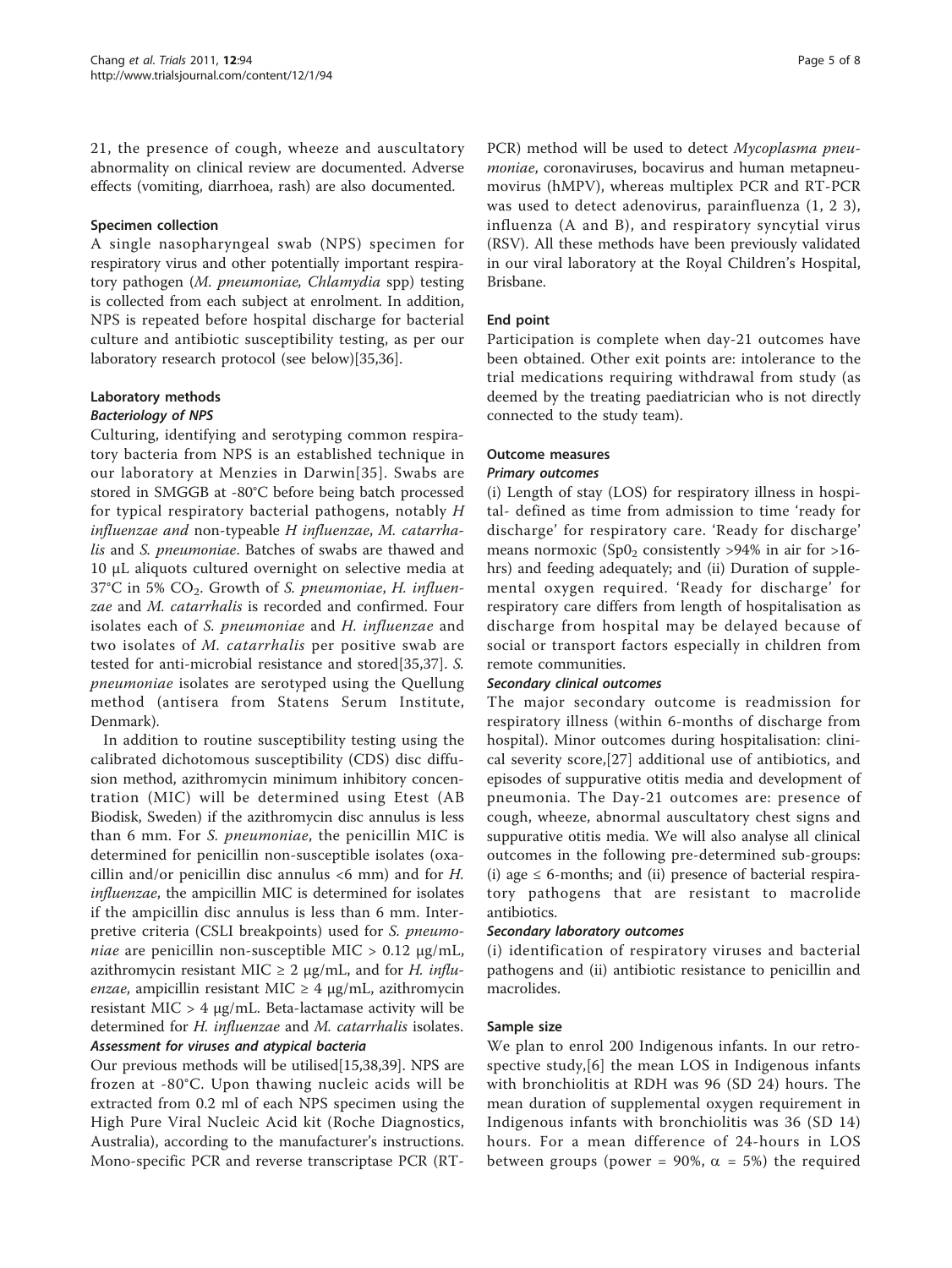sample size is 23 per group. The numbers to detect a 12-hour difference in supplemental oxygen requirement is 30 per group. These are large effect sizes but more conservative estimates than seen in the Turkish study [[26](#page-7-0)]. In that study,[[26](#page-7-0)] the difference between groups was 30-hrs for LOS and 31-hours for supplemental oxygen requirement. Assuming similar effects, a sample size of at least 100 in each sub-age group is also sufficient for an a-priori subgroup analysis based on age (power of 90% and 2-tailed  $\alpha$  of 5%). If the effects are smaller, we will have an 80% power to detect a difference of 10 hours in LOS in all infants and an 80% power to detect a difference of 14-hours in LOS in the ≤6-months age group. We do not believe that smaller benefits than this would be sufficient to change clinical practice.

For the most important secondary outcome (readmission rate for a respiratory illness within 6-months of discharge), the power of our study to detect a reduction from 30% to 10% is 95% (5% significance). This is a large effect but consistent with the reduction described in the Turkish study (75% reduction)[[26](#page-7-0)]. At 80% power we will be able to detect a reduction in readmission rates from 30% to 13%. For our other secondary outcomes, accurate sample size estimations are not possible given the lack of any relevant data.

#### Statistical analysis and reporting

Data will be reported and presented in accordance with the updated CONSORT criteria[[40](#page-7-0)]. Children will be analysed according to allocation status (regardless of subsequent management). An interim analysis is planned and the data safety and monitoring committee will determine if the study should be ceased should superiority of azithromycin be identified after 70% of sample size is achieved.

The primary outcomes (LOS and duration of supplemental oxygen requirement) will be compared between infants receiving placebo or azithromycin using unpaired Student's T-tests or Mann-Whitney tests (depending on normality of distribution). Although we expect randomisation to equally distribute potential confounding factors between each of the groups, we will examine the distribution of known confounders between groups (eg. birth weight, smoke exposure status in-utero and postnatal, breast feeding, etc). Should baseline data differ between groups, regression will be used to check that the primary outcomes are not affected by this chance finding. An *a-priori* sub-analysis will compare infants aged  $\leq 6$ months with those aged >6-months.

When examining the efficacy of azithromycin at reducing readmission rate for respiratory illness (Secondary Aim-2), the Odds Ratio (OR) between groups will be calculated. The OR will also be used to compare additional antibiotic use between groups. The number needed to treat (NNT) (for benefit), 95% CI will be described if any significant differences are found. If significant, NNT for harm will be calculated for adverse events. For Secondary Aim-3 (short-term impact of azithromycin on macrolide-resistance of pathogens in NPS cultures): the proportions of children with penicillinnon-susceptible S. pneumoniae and macrolide-resistant H. influenzae spp and M. catarrhalis before and after trial medications will be compared using ORs and 95% CI. Descriptive data will be utilised for Secondary Aim-4 (point prevalence of respiratory viruses and other respiratory pathogens).

#### Ethical approval

The protocol has been granted full ethical approval from the respective Human Research Ethics Committees of all the participating institutions [Department of Health and Families (for Royal Darwin Hospital) and Menzies School of Health Research (Darwin), and the Townsville Hospital].

#### **Discussion**

Acute lower respiratory tract infections are the commonest cause of hospitalisation and potentially preventable deaths in Indigenous infants[[4\]](#page-7-0). Bronchiolitis in Indigenous infants is more severe than bronchiolitis in non-Indigenous infants[\[6](#page-7-0)]. There are higher readmission rates and an increased risk of ongoing respiratory morbidity (including chronic suppurative lung disease) in Indigenous infants[[7](#page-7-0),[41\]](#page-7-0). This may be due to an increased likelihood of recurrent infections and virusbacteria interactions from an early age (as early as aged 2-wks) along with heavy bacterial colonisation of the nasopharynx[[36](#page-7-0)]. Despite bronchiolitis being the most common cause of ALRIs in infants resulting in hospitalisation, there are no published prospective studies of this illness in Australian Indigenous infants. Two small clinical trials have studied macrolides in bronchiolitis, but with contradictory results. Our population setting is more closely related to the Turkish study[[26](#page-7-0)] where a beneficial effect for macrolides was shown. This is in contrast to the negative findings of the Dutch study[[27](#page-7-0)] in an affluent urban setting.

Our proposed double-blind RCT will determine if azithromycin is an effective additional treatment in Indigenous infants hospitalised with bronchiolitis. It will also determine whether in the ensuing 6 months it will prevent hospital readmissions from respiratory illnesses, which potentially reduces the likelihood of chronic lung dysfunction[[7\]](#page-7-0) in this high-risk population. Azithromycin was chosen over other macrolides because of its prompt and potent anti-inflammatory effects as well as its 30-40 hours half-life in children, which permits once weekly dosing[[42\]](#page-7-0). The possible anti-viral effects is also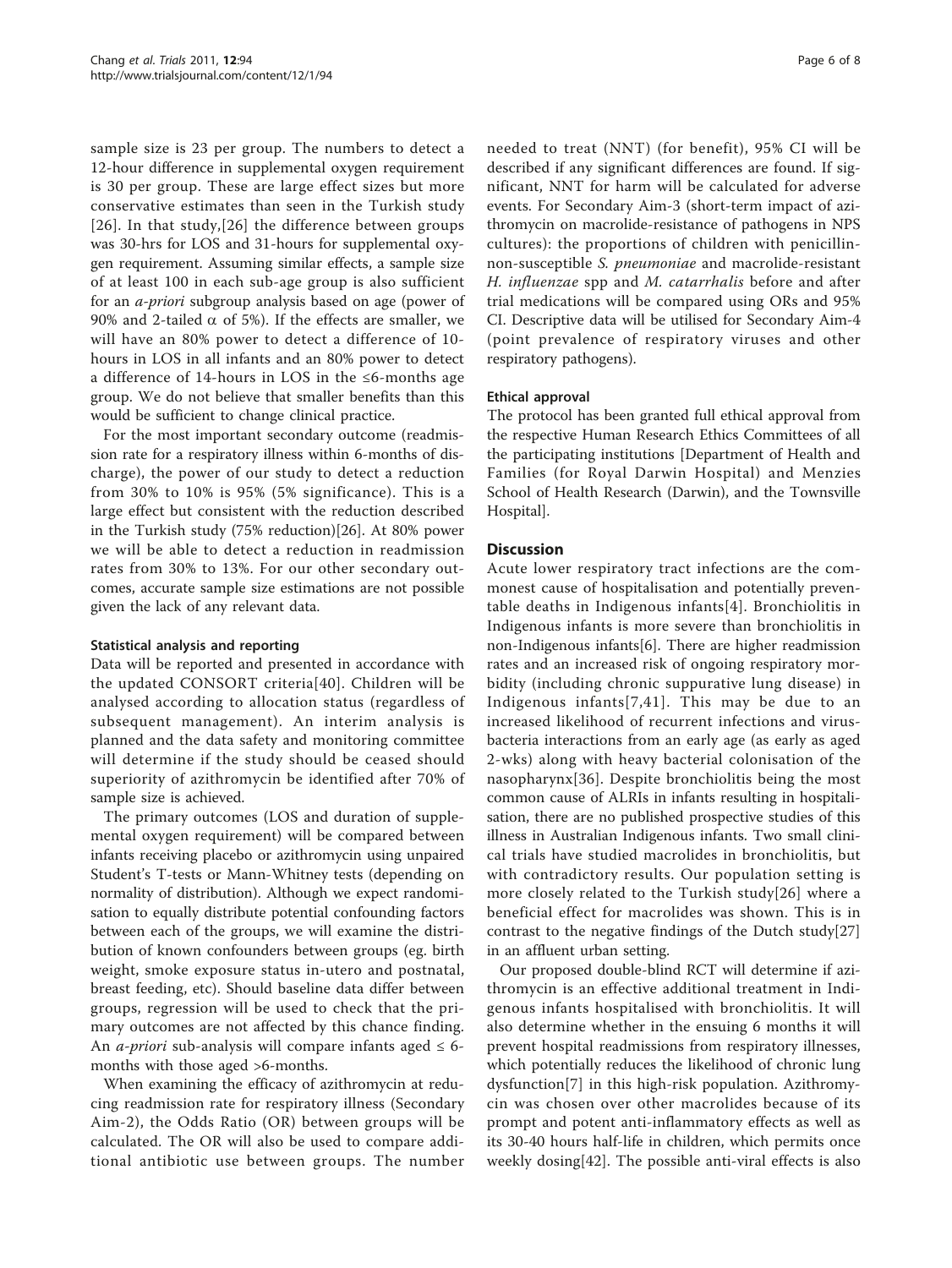<span id="page-6-0"></span>attractive[[43](#page-7-0)]. An important safety component of the current study is to monitor for antibiotic resistance in potential respiratory bacterial pathogens colonising the nasopharynx.

For the first time in this population, we will determine the nature and diversity of respiratory viruses, Mycoplasma, Chlamydia and Chlamydia-like species in association with cases of bronchiolitis requiring hospital admission. The range of organisms includes newly discovered viruses,[[44](#page-7-0)] and treatable bacteria that may contribute to chronic lung dysfunction. M. pneumoniae and Chlamydia species are increasingly recognised as important contributors to development of chronic lung disease and altered lung maturation[\[16](#page-7-0)-[19\]](#page-7-0). Our study addresses a large clinical research gap for an important and common cause of hospitalisation in Indigenous infants. If the intervention is successful, it would lead to improved short term (and possibly long term) health benefits. Conclusive results would produce changes to evidencebased standard treatment guidelines in our region and those produced for similar populations nationally and internationally. Finally, the intervention would also offer the possibility of preventing (or reducing) the high rates of long-term respiratory dysfunction seen in Australian Indigenous children and adults.

#### The rationale for our chosen outcome measures

Risk factors for bronchiectasis in Indigenous children include recurrent hospitalisation for ALRIs and severity of previous ARLIs (measured by duration of stay and requirement for oxygen supplementation during hospitalisation)[[7\]](#page-7-0). In the context of the high burden of bronchiectasis in our setting, we considered that the most important outcomes are LOS, requirement for oxygen supplementation during hospitalisation and readmission within a 6-month period. Length of hospitalisation is a common outcome measure in studies on bronchiolitis. However in our setting, hospitalised children often come from remote comunities and may have multiple co-morbidities[[33](#page-7-0)] that influences their discharge. Thus we used LOS defined in accordance with 'ready for respiratory discharge'.

#### Limitations of our study

Our study only addresses infants hospitalised for bronchiolitis. The impact of variable presentation particularly that related to the potential influence of azithromycin's acute immune modulation effect is a limitation of our study. However our study design minimises the impact of variable presentation by: (a) standardising our inclusion criteria, (b) limiting enrolment to within 24 hours of hospitalisation; (c) adopting a strategy (double blind, placebo controlled, allocation concealed methodology) that would theoretically distribute any effect

equally between groups. Additionally in the event that differences in baseline data between groups are found, we will use statistical methods (multivariate analysis) to adjust as required.

In summary, given the very high burden of bronchiolitis in Indigenous infants (the age when lung growth is most critical post-natally), and the association between ALRI and future lung dysfunction, our RCT on azithromycin in Indigenous Australian infants hospitalised with bronchiolitis has the potential to have both short term gains and a long-term benefit for reducing morbidity of respiratory illness.

#### List of abbreviations

ALRI: Acute lower respiratory tract infection; LOS: Length of stay; MIC: Minimum inhibitory concentration; NPS: Naso-pharyngeal swab; RCT: Randomised controlled trial; RDH: Royal Darwin Hospital;

#### Acknowledgements

We thank the research staff (Lesley Versteegh, Clare Wilson, Nerida Jacobsen, Susan Pizzutto and Amber Revell) for facilitating the study, Joseph McDonnell for generating the randomisation sequences and Jana Lai for assistance with labelling the bottles. We are also grateful to members of the Indigenous Reference Group of the Child Health Division at Menzies for supporting this study and for over-seeing the cultural aspects. We also thank Drs KA O'Grady, Alan Isles, Alan Ruben and William Frischman for voluntarily providing their time in their participation in the study's data safety monitoring committee. We are also very appreciative to the Channel 7 Children's Foundation and the Financial Markets Foundation for Children for funding the preliminary study that provided us with essential pilot data for our successful NHMRC grant submission.

#### Funding

Study is funded by a 3-year Australian National Health and Medical Research Council (NHMRC) project grant (605809). ABC is supported by a NHMRC fellowship (545216).

#### Author details

<sup>1</sup> Child Health Division, Menzies School of Health Research, Charles Darwin University, Darwin, Northern Territory, Australia. <sup>2</sup>Queensland Children's Respiratory Centre, Royal Children's Hospital, Brisbane, Queensland, Australia. <sup>3</sup>Queensland Children's Medical Research Institute, The University of Queensland, Brisbane, Queensland, Australia. <sup>4</sup> Queensland Paediatric Infectious Diseases Laboratory, Royal Children's Hospital, Brisbane, Queensland, Australia. <sup>5</sup>Dept of Paediatrics, Townsville Hospital and School of Medicine, James Cook University, Townsville, Queensland, Australia. <sup>6</sup>Dept of Paediatrics, Royal Darwin Hospital, Darwin, Northern Territory, Australia.

#### Authors' contributions

AC conceived the study, and participated in its design and coordination and drafted the manuscript. PM, KG, TS, AW, AS, CM participated in its design, analysis plan and submission to the NHMRC. GM participated in initiating and running the project and IM in the viral analysis plan. All authors read and approved the final manuscript.

#### Competing interests

The authors declare that they have no competing interests.

Received: 3 March 2011 Accepted: 14 April 2011 Published: 14 April 2011

#### References

- 1. Subcommittee on [Diagnosis](http://www.ncbi.nlm.nih.gov/pubmed/17015575?dopt=Abstract) and Management of Bronchiolitis: Diagnosis [and Management of Bronchiolitis.](http://www.ncbi.nlm.nih.gov/pubmed/17015575?dopt=Abstract) Pediatrics 2006, 118:1774-1793.
- 2. Reeve CA, Whitehall JS, Buettner PG, Norton R, Reeve DM, Francis F: [Predicting respiratory syncytial virus hospitalisation in Australian](http://www.ncbi.nlm.nih.gov/pubmed/16712553?dopt=Abstract) [children.](http://www.ncbi.nlm.nih.gov/pubmed/16712553?dopt=Abstract) J Paediatr Child Health 2006, 42:248-252.